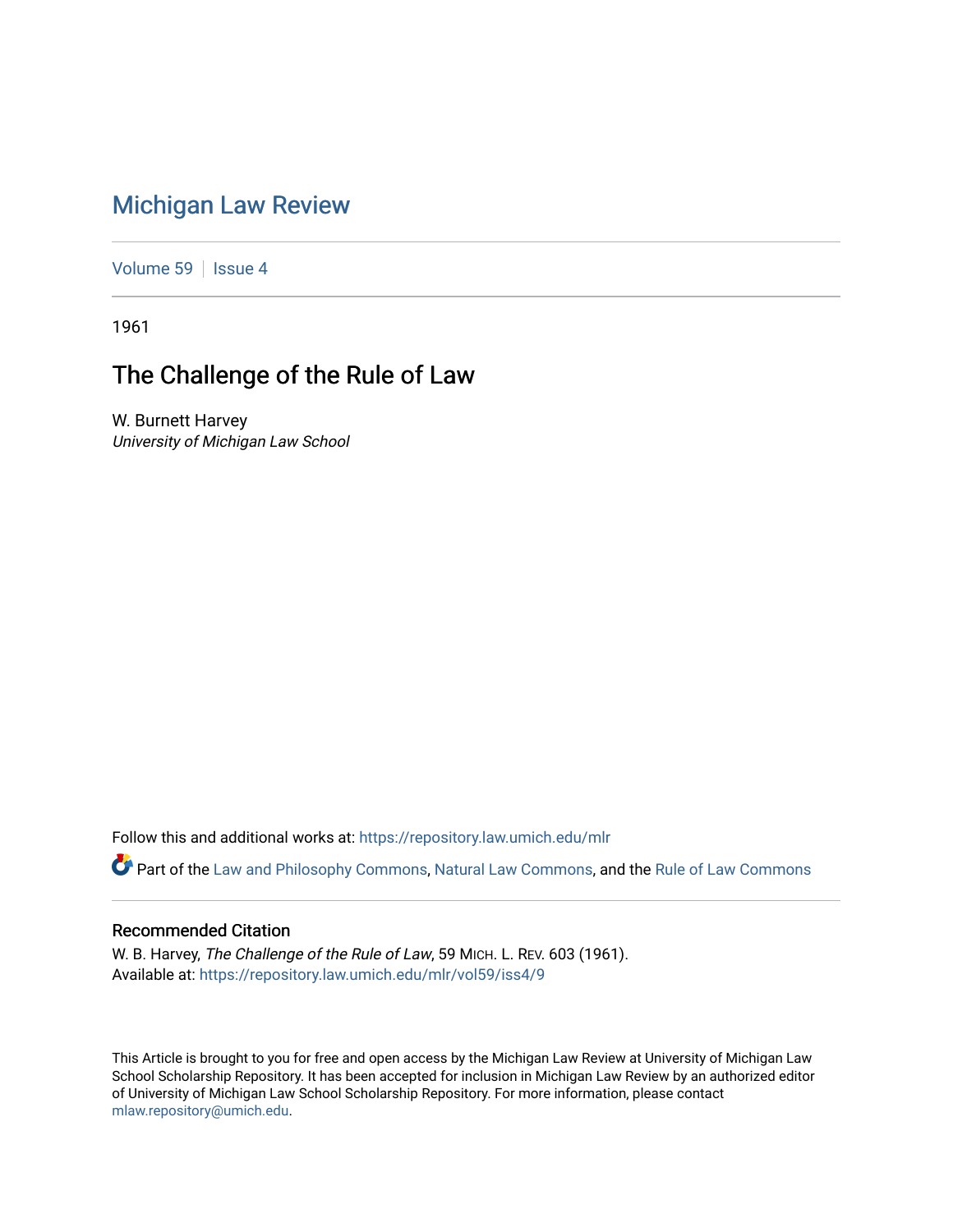#### THE CHALLENGE OF THE RULE OF LAW\*

### *W. Burnett Harveyf*

THE lecture last week considered the Rule of Law concept in historical perspective. Aside from its possible, highly restricted connotation of public order maintained by the force of politically organized society, three basic meanings or emphases were identified in discussions of the Rule of Law: first, certain constitutional principles, particularly those ascribed by Dicey to I 9th-century Britain; second, certain valuable procedural safeguards of a fair trial; and third, those asserted universal and perhaps immutable principles, derived from God or Nature by the rational faculties of man, available to guide and, in some views, to invalidate positive legal action. Without denying the significance of any of these emphases, I suggested certain criticisms as relevant insofar as any one emphasis is advanced as the sole definition of the Rule of Law, and that concept, in tum, is offered as a general safeguard against abuses of the power of the modem state.

Today the analysis of the Rule of Law will be continued, but from a somewhat different perspective. I hope to come somewhat closer to the heart of the problem which underlies thought and discussion about the Rule of Law and then, proceeding functionally, synthesize a concept somewhat more responsive to the needs of that basic problem.

Initially, it seems essential to consider what is meant by law, if the "Rule thereof" is to mean anything. This necessity is regrettable, for the literature overflows with much good ink spilled over this question. The discussion of the meaning of "law" has often been acrimonious and frequently arid. Why then must it be prolonged? Cannot this definitional problem be set aside so that we can get on with our chores?

In Shakespeare's Verona, Juliet inquires of Romeo, "What's in a name? That which we call a rose - By any other name would smell as sweet." The obvious good sense which underlies the question and comment is very appealing. Why not conclude that definition may properly be stipulative, and if anyone questions

<sup>•</sup> Lecture delivered on June 29, 1960, as part of a series of lectures on the general topic, "Post-'War Thinking About the Rule of Law," given in connection with the Special Summer School for Lawyers held at The University of Michigan Law School, Ann Arbor, June 20 - July 1, 1960. -- Ed.

t Professor of Law, University of Michigan. - Ed.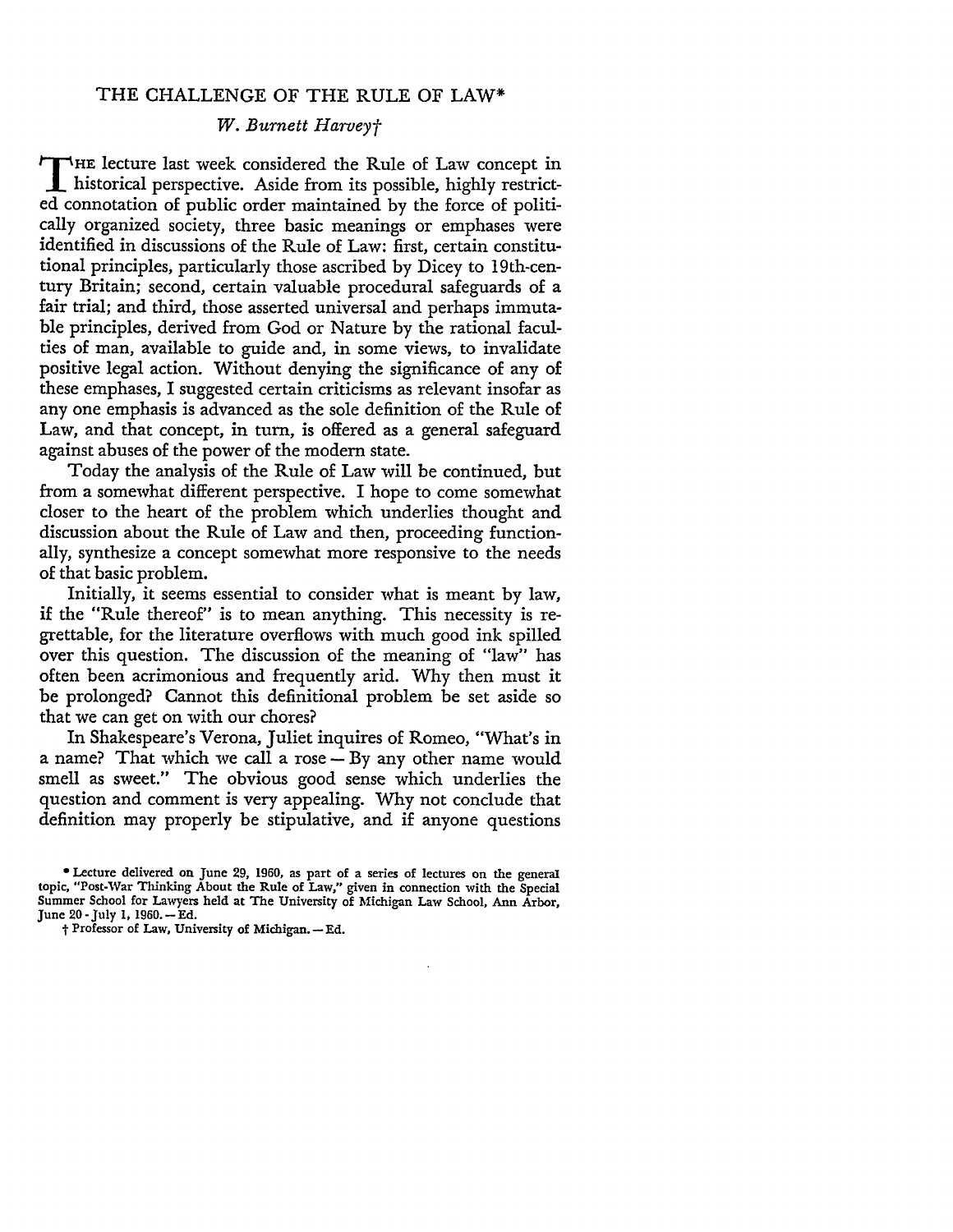what we mean by "a rose," solve the problem demonstratively by pointing out-"This thing, this complex of stem, petals and fragrance, is what I refer to by the verbal symbol 'rose.' You may call it by a different name if you choose." In these circumstances, surely misunderstanding should disappear even if the questioner would have chosen to refer to the same physical phenomenon by another verbal symbol.

When we come to the term "law," the definitional problem is complicated by two facts of profound significance. The first of these is that our term, our *definiendum,* does not have a physical counterpart or referent which exhausts its meaning. No one can point to a thing and say "That's what I mean by 'law.'" We might say that the term "law" is an incomplete symbol - only in part is its referent a physical thing or act; in large part the referent is an abstraction or generalization from immediate experience. Thus the referent of the symbol "law" is an intellectual construction, and hence it is vastly more difficult to achieve clear understanding by a stipulative definition. The second complicating fact is that the verbal symbol "law" is an old one and has a meaning or set of meanings prior to any stipulative definition now proposed. A lexical approach to definition is therefore feasible, and if this approach is ignored in proposing a stipulation, the chances of misunderstanding and real communication failure are much increased.

Several discrete meanings of the term "law" are identifiable, some of which were referred to in the previous lecture. The most important follow in capsule form. To be mentioned and put aside immediately is the meaning of "law" in the natural sciences. In that context "a law" is only a descriptive generalization. It summarizes observed experience and suggests, subject always to the improvement of observation and measurement, that in the future similar phenomena under similarly controlled conditions will behave in the same way. Implicit in such a "law" is nothing of an "ought" quality, except perhaps in the colloquial sense in which "ought" is the language of prediction – for example, in the seasonal statement: "Mickey Mantle *ought* to hit well over .300 this year."

Throughout those meanings of the term "law" now under consideration, there is ordinarily, if not always, present, expressly or implicitly, a quality of "ought," a sense of imposed guidance for volitional creatures able to act contrary to the "ought."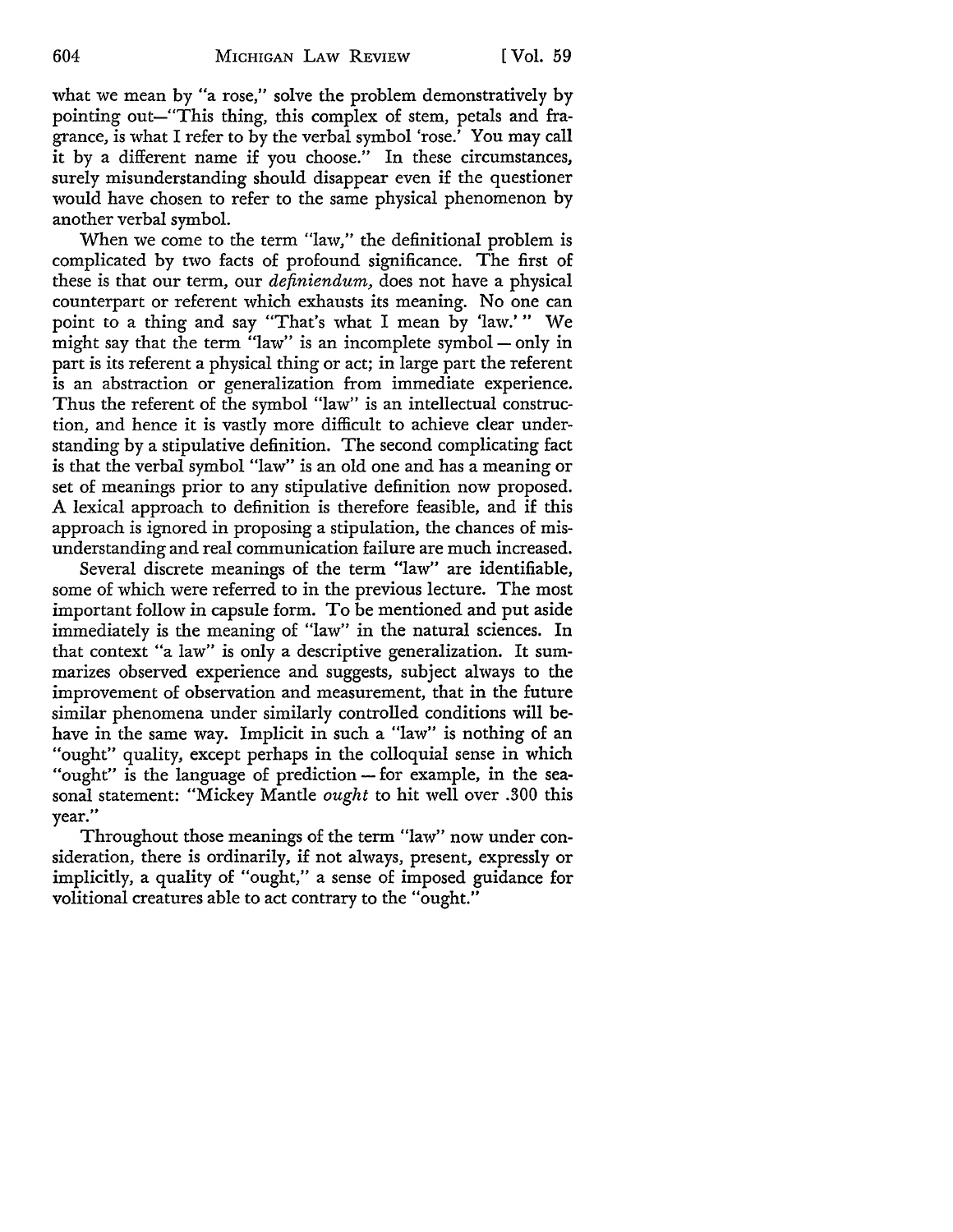By and large, then, the various discernible meanings of "law," relevant here, are based upon its normative or "ought" quality and differ primarily with respect to the source and validity of the "ought." Thus the extreme exponents of natural law insist that nothing can be law unless it is in accord with universal norms deriving their "oughtness" from Nature, Reason, or God. The positivist, on the other hand, finds the "oughtness" in the threat of a sanction applied by a political superior. Therefore, he defines law as the "command of the sovereign" (John Austin) or an officially formulated hypothetical judgment linking a conditioning circumstance with a conditioned consequence (Hans Kelsen). Others, like the Austrian jurist, Ehrlich, and the anthropologist, Malinowski, find "law" in the inner ordering of society, deriving its sanction and validity from unofficial, social processes.

But enough of such a review of meanings, which are offered only to suggest the lexical possibilities. I would suggest for use here a meaning of the term "law," coterminous with none of those suggested earlier and radically different from some. Adhering firmly to the positivistic tradition, I would define law as a specific technique of social ordering, deriving its essential character from its reliance upon the prestige, authority, and ultimately the reserved monopoly of force of politically organized society. This definition excludes from the concept of law such patterns of social organization in the quest for and distribution of goods as Malinowski observed among the Trobriand Islanders, interesting and important though they are. At the same time, this definition rejects the hypothesis of Natural Law that nothing is law unless it conforms to a certain order of values. Falling outside the scope of this definition also are the views of those positivists who survey the legal order and define law exclusively from the perspective either of a sovereign legislature or of the courts. Under the definition proposed, the constitution, a statute, the judgment of a court, the order of an administrative agency, and the action of the cop on the beat are all examples of law, for each brings to bear systematically the politically organized force of society to order human conduct.

Some may protest that under this definition the racist enactments of Nazi Germany or the suppressive regulations of The Union of South Africa are just as much law as the American Labor-Management Reporting and Disclosure Act of 1959. This is true. Law, as here defined, has no moral or ethical coloration. Law, *qua*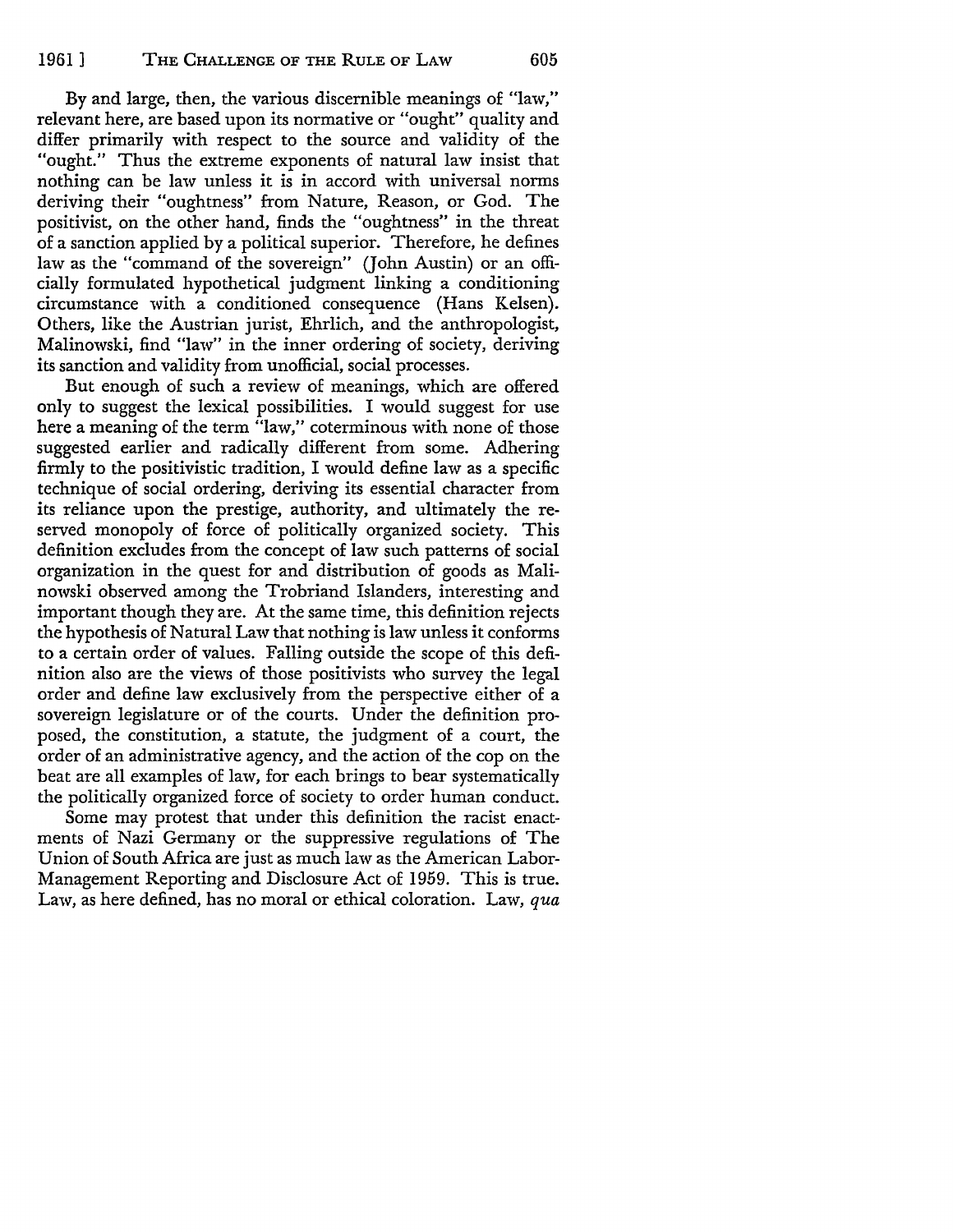law, is simply amoral. Does this proposed definition of "law" leave available then any meaning for the Rule of Law other than that of public order preserved by state force? A consistent use of terms would seem to suggest a negative answer to this question. Therefore, I would prefer to consign to limbo the term Rule of Law and seek a useful conceptual framework for evaluating and criticizing the legal order.

Having postulated an essentially positivistic conception of law, I would, however, immediately abandon traditional positivism. To analyze and rationalize the linguistic and conceptual machinery of the positive legal order is an important task for the legal philosopher. It is, however, only one part of the job and today the less important part. The most pressing task which confronts jurisprudence today is the development of a viable basis for criticizing, evaluating, guiding, using, accepting, or ultimately rejecting the positive law.

If law be viewed from this perspective, what bases for evaluating it are available? Three such bases or modes of evaluation are worth brief consideration.

First, law may be evaluated by reference to the standard of utility. "Utility" for this purpose should not be equated with a Benthamite calculus of pleasure and pain. "Expediency" might be substituted for "utility" if it could be drained of its Machiavellian overtones. The Germans have the best word, *"Zweckmaessigkeit,"* the appropriateness of means to ends, but it doesn't translate economically. A simple illustration may serve to clarify this point. Assume we have a saw which we want to evaluate by the first suggested standard. Relevant questions would deal with the appropriateness of its weight, length, pitch of the teeth, and keenness to its purpose as a hand-held cutting tool. On this basis, it might be called a good saw or a bad saw. This evaluation would ignore the use to which such a saw might be put, whether by a skilled surgeon amputating a gangrenous limb or a sadistic murderer disposing of his victim. Similarly, law is a tool, a technique. It can be deemed good or bad by this amoral test of utility, or appropriateness to whatever end may be posulated, to which the law is merely a means.

It is worth observing at this point that evaluation by the standard of utility has some distinct advantages, or perhaps presents fewer difficulties than some other types of evaluation. In the language of philosophy, utility poses a problem of "mediate" rather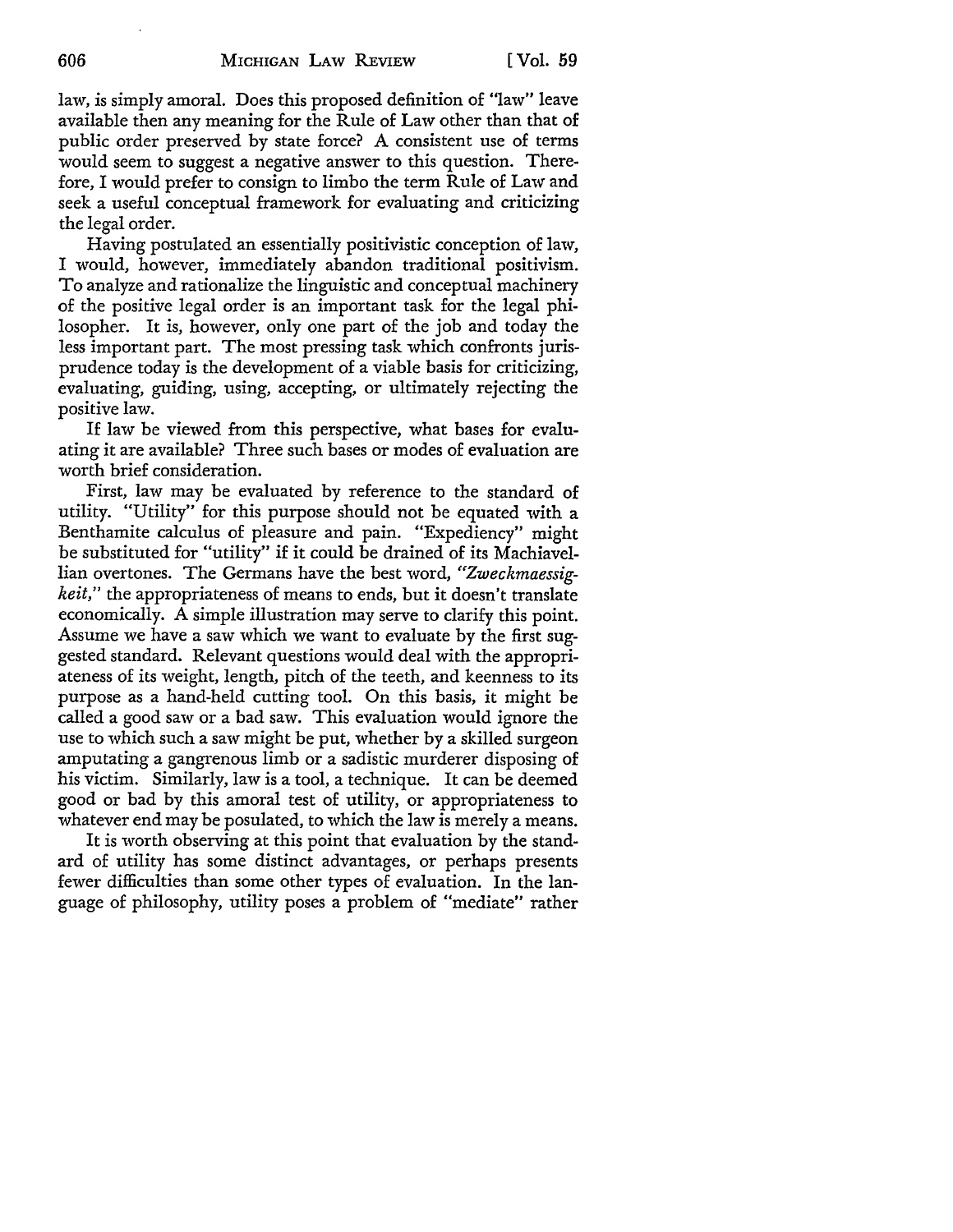than "immediate" or ultimate values. The problem assumes or postulates a certain end or objective and merely inquires what is the most useful means of achieving that end. Two persons may appear to be sharply divided on an evaluative problem but if, preliminarily, they can agree on a common objective envisioned, an ultimate value shared, they may have reduced their difference to much more manageable proportions. At such a point, scientific investigation may be undertaken and rational discourse employed in seeking agreement on the best means of achieving the postulated objective. Such approaches to the resolution of dispute are not available, however, if the controversy relates to a choice of ultimate values. A great many of the divisive axiological problems in the legal order can be reduced effectively to this mediate level and thus made tractable. Thus this first standard is, I believe, a significant one.

In the second place, "law" can be evaluated by the standard of legality or, perhaps more accurately, of consistency. Hans Kelsen has taught us that the legal order is hierarchical and that pyramiding from the basic or grundnorm are other norms representing various stages of progressive concretization. Any subordinate norm is law, according to Kelsen, if made in accordance with the superior norms in the hierarchy. While helpful, the picture Kelsen paints of the legal order is too symmetrical, too internally consistent, to account for all significant experience which for me is encompassed by law. Modifying Kelsen's "Pure Theory," I would therefore suggest that many things are "law," which are not authorized by the higher norms. An illustration may be found in the recent study of the administration of criminal justice in the United States, conducted by the American Bar Foundation. The study showed that in a certain precinct of a large city, police officers systematically conduct unprovoked searches of persons on the streets. To me, this police conduct is "law," since it is a technique of ordering or controlling human conduct used by persons who have or appear to have official force behind them. Yet unquestionably most of these searches are illegal under the guarantees of the state and federal constitutions. In appropriate instances the "law" as represented by this police conduct may be evaluated in relation to higher governing norms with the conclusion that the former is "illegal" or "inconsistent." This may be a significant evaluation. The hierarchy of norms which permits it usually reflects impor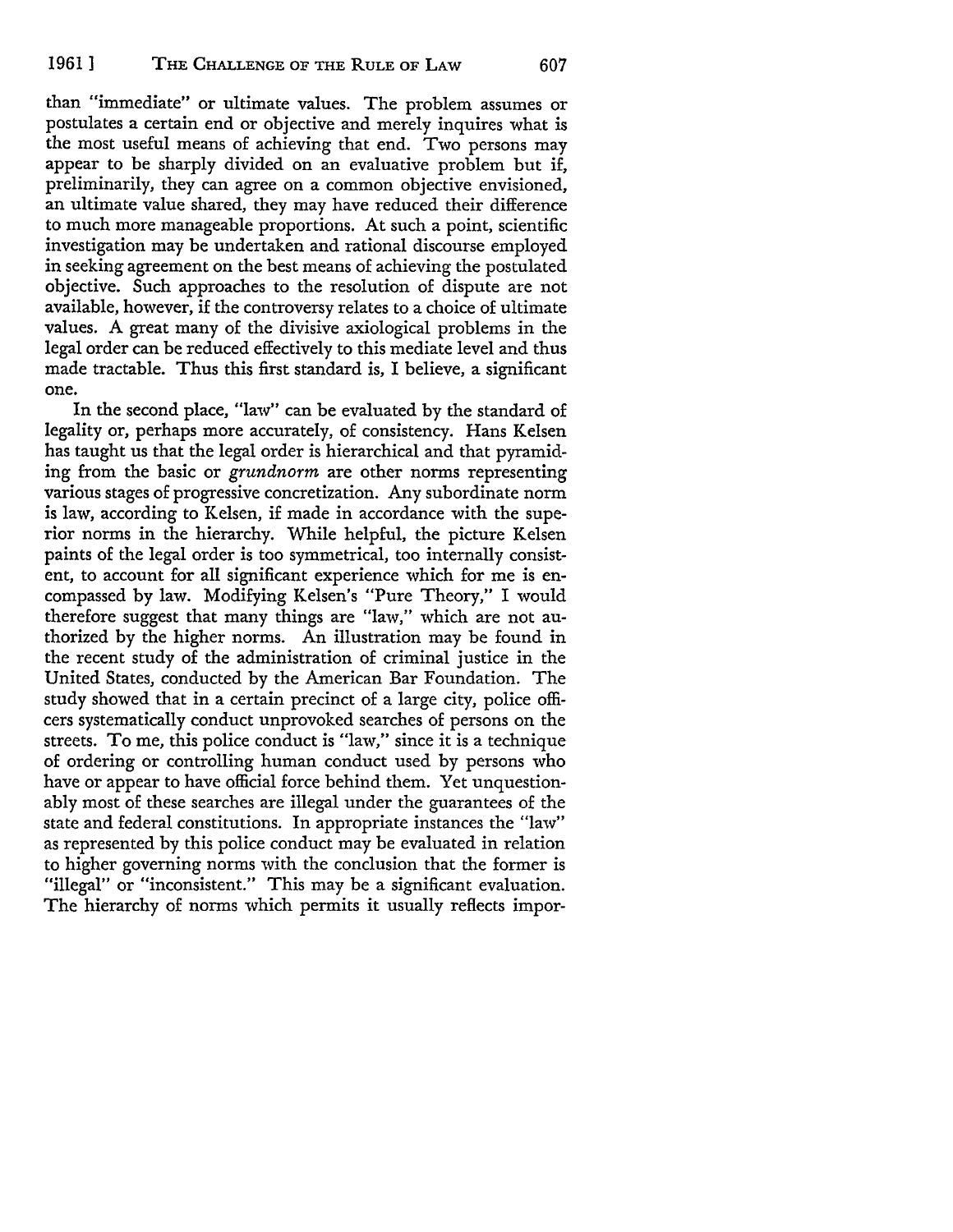tant judgments as to how the state force shall be distributed, channeled, and controlled. It is worth noting, however, that this evaluation is not exhaustive, and further assumptions are needed if "legal" or "consistent" is to be equated with "good," and "illegal" or "inconsistent" with "bad."

Third, and finally, is that sort of evaluation we may call "ethical." At this level, the adjectives "good" and "bad," "right" and "wrong" may be employed most significantly. It is this type of evaluation that is today of paramount importance in the perplexities of determining what the Rule of Law means.

The fundamental difficulty here is to identify and delineate what ultimate values we accept in making an ethical evaluation of law. In determining those values, scientific processes and reflective thought can make a significant contribution. They can spell out the logical consequences of various value postulates and identify the value postulates implicit in different courses of legal action. Value acceptances can be dealt with as facts. Through careful empirical investigation we can determine what values are in fact accepted and the extent of their acceptance in any particular society at a given time. But the purest scientific method cannot make ultimate value choices for any man or group of men, nor can it provide verification of the choices actually made. In the final analysis these choices depend on the individual's own *Weltanschauung,*  his belief as to the nature of man, his place in the universe and in society. Each individual makes these value acceptances in the light of his religious convictions, his education, and his experience in society. Ultimately, however, each one must recognize that at this level he stands on faith and not on knowledge in any verifiable or transmissible sense.

This view of the nature of ultimate value choices is not offered in any sense of futility. I believe that in the Judeo-Christian tradition of the West there are broad areas of significant agreement on ultimate values. Obviously such an *a postiori* approach does not serve to *prove* or to *verify* the values agreed upon, but such agreement in fact has great practical significance for the legal order.

An exhaustive catalog of these common value acceptances is not necessary here. A few, however, should be mentioned. First, is the value of man himself, of the individual as a creature of dignity and essential worth. Corollary to this are the values of liberty and equality which are nonetheless significant because it is difficult to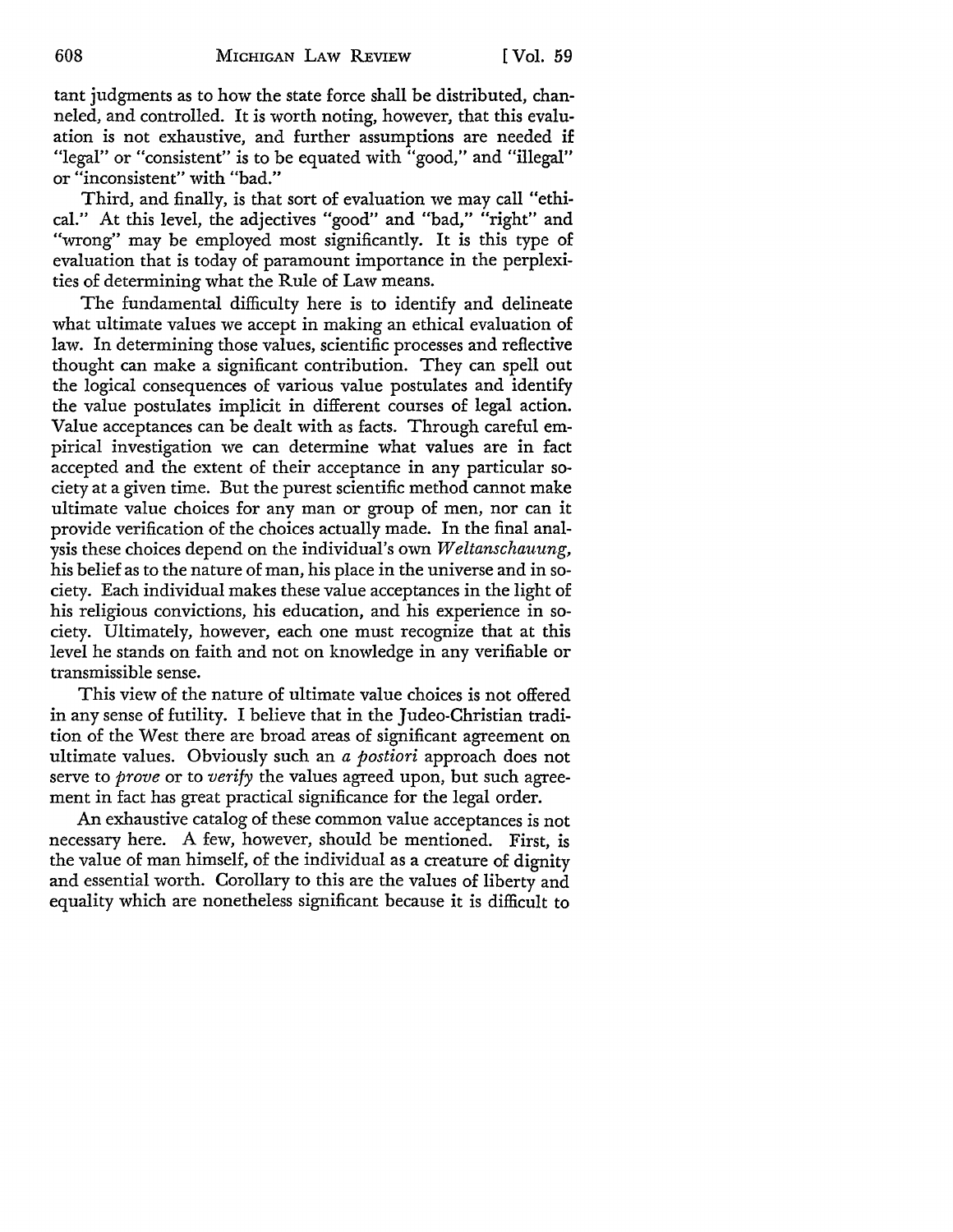define them with precision or to determine their specific scope. Also basic to this value structure is some degree of assurance of the material requisites of a decent life. Finally, but not last among these fundamental values in the Judea-Christian tradition, is the opportunity for people to participate significantly in the control of their government.

In considering the means whereby the awesome power of the modern state may be channeled, I believe our primary attention should be on the ultimate values we, the inheritors of the Judeo-Christian tradition, accept and intend to preserve. All else may be considered then as mediate values, as means to secure desired ends. To be sure the various concepts of the Rule of Law suggested last week are in a sense value-oriented. But too often value postulates were submerged. Each concept thus presented the risk of attributing ultimate importance to certain techniques which are often useful to preserve essential values, but are also usable in a legal order which casts the dark shadow of tyranny. Instead, therefore, of any one of these concepts of a Rule of Law, I would posit the Ideal of Just Law, using "just" in its broadest inclusion to comprehend a viable balance of our fundamental value acceptances.

In the light of our shared agreement on basic values and our centuries of experience with government, is it not possible to be more specific and suggest certain techniques which may maximize our chances of securing and maintaining this Ideal of Just Law? I believe we can and that these techniques should include the following:

First, a written constitution postulating certain fundamental rights of men. Certainly such a device is not essential to the attainment or preservation of the Ideal of Just Law, but there appears to be a widening perception of its utility to that end. For example, in addition to the 18th-century American Bill of Rights, the 20th century has seen the European Convention on Human Rights and new constitutions like that of the Federation of Nigeria.

Second, there is the device which, among the followers of Montesquieu, is called a system of checks and balances. To be sure, the necessities of modern government preclude the complete compartmentalization and separation of the three basic powers. Probably this has always been true. As my colleague, Hessel Yntema, has recently observed, "Montesquieu's conception was more realistic, namely, that there should be no such combination of power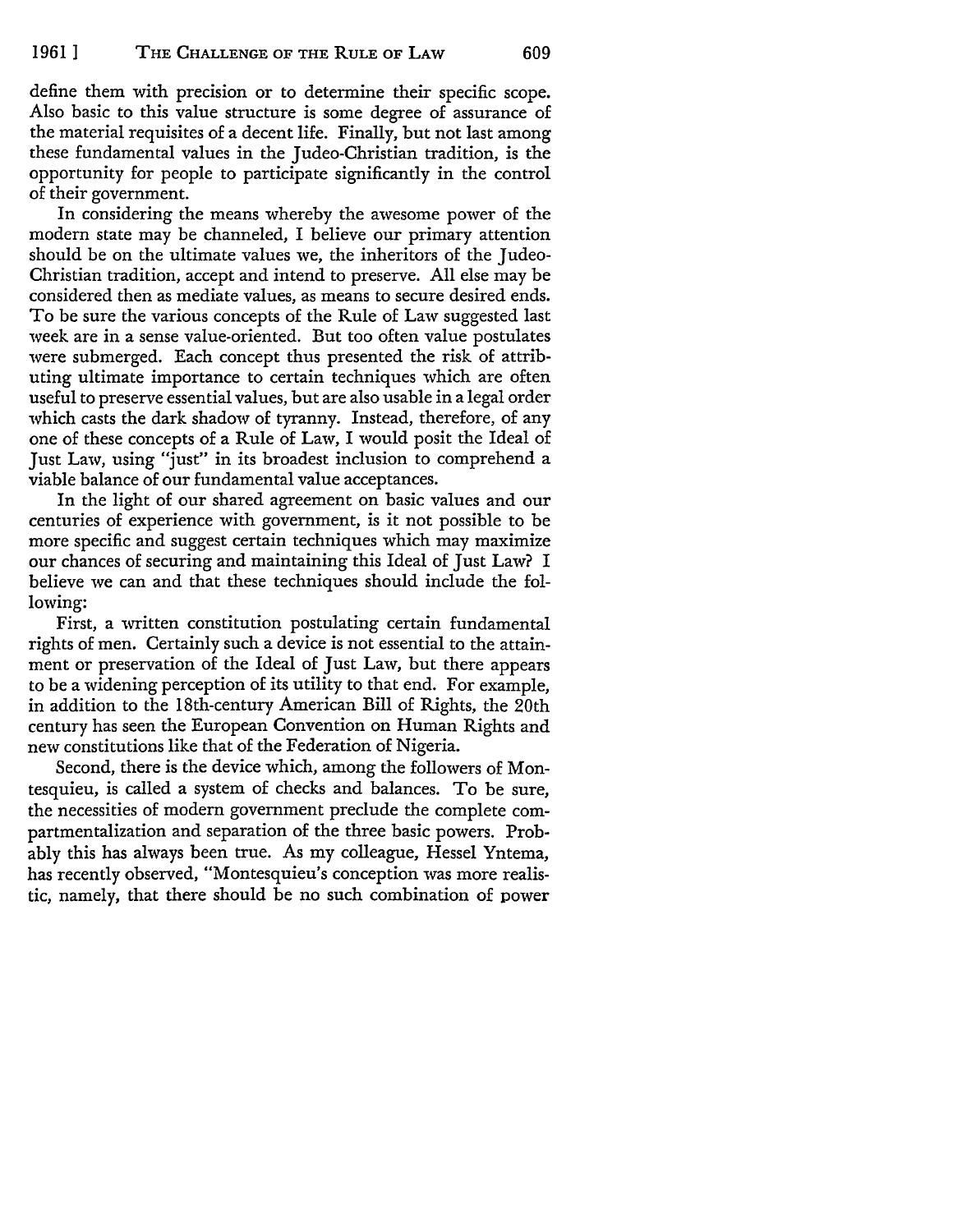in one political organ, a total merger of the judicial with the executive or legislative functions for example, as to imperil political liberty."1

Implicit in any viable system of checks and balances is the idea that the actions of individual officials and governmental organs are to be judged by reference to legal norms which have been articulated and promulgated with reasonable clarity. Insofar as Dicey and Hayek, in their discussion of the Rule of Law, emphasized the importance of formal definitions of governmental function and clear-cut allocations of power, we can endorse their views. To be sure, the requirement that governmental interference be supported by law imposes in itself no substantive restraints on government, nor does it determine how power and function will be allocated among the facilities of government. It is, nevertheless, of profound significance for two reasons: first, it provides a basis on which the action of one agency can be reviewed and checked, and second, it opens up to popular inspection and political response many of the most critical decisions affecting the incidence of public force.

The third technique, critical to the maintenance of the Ideal of Just Law, comprehends those devices for regularized and reliable modification of official action by the assertion of individual grievances and popular demand. The unifying idea here is the ultimate responsibility of government to its citizenry, but this is manifested at two distinct levels. The first level involves ordinarily assertions of the interests of individuals and subgroups as defined by the prevailing general law. The technique or device which experience has proved essential to protect these interests is a full and fair hearing before an impartial and competent tribunal. In a sense, the existence and function of such a tribunal might be subsumed under the principle of checks and balances. That principle, however, normally suggests only intra-governmental restraints. The important point here is that the tribunal checks and balances other centers of official power on the initiative of private citizens who feel aggrieved. It should be clear that my emphasis is not on the importance of an independent judiciary for the settlement of private disputes. Rather, it is on the existence of tribunals

<sup>1</sup> Yntema, *The Crossroads of Justice* in 6 CURSos MoNOGRAFICOS (Academia Interamericana de Derecho Comparado e Internacional) 109, 130 (1957).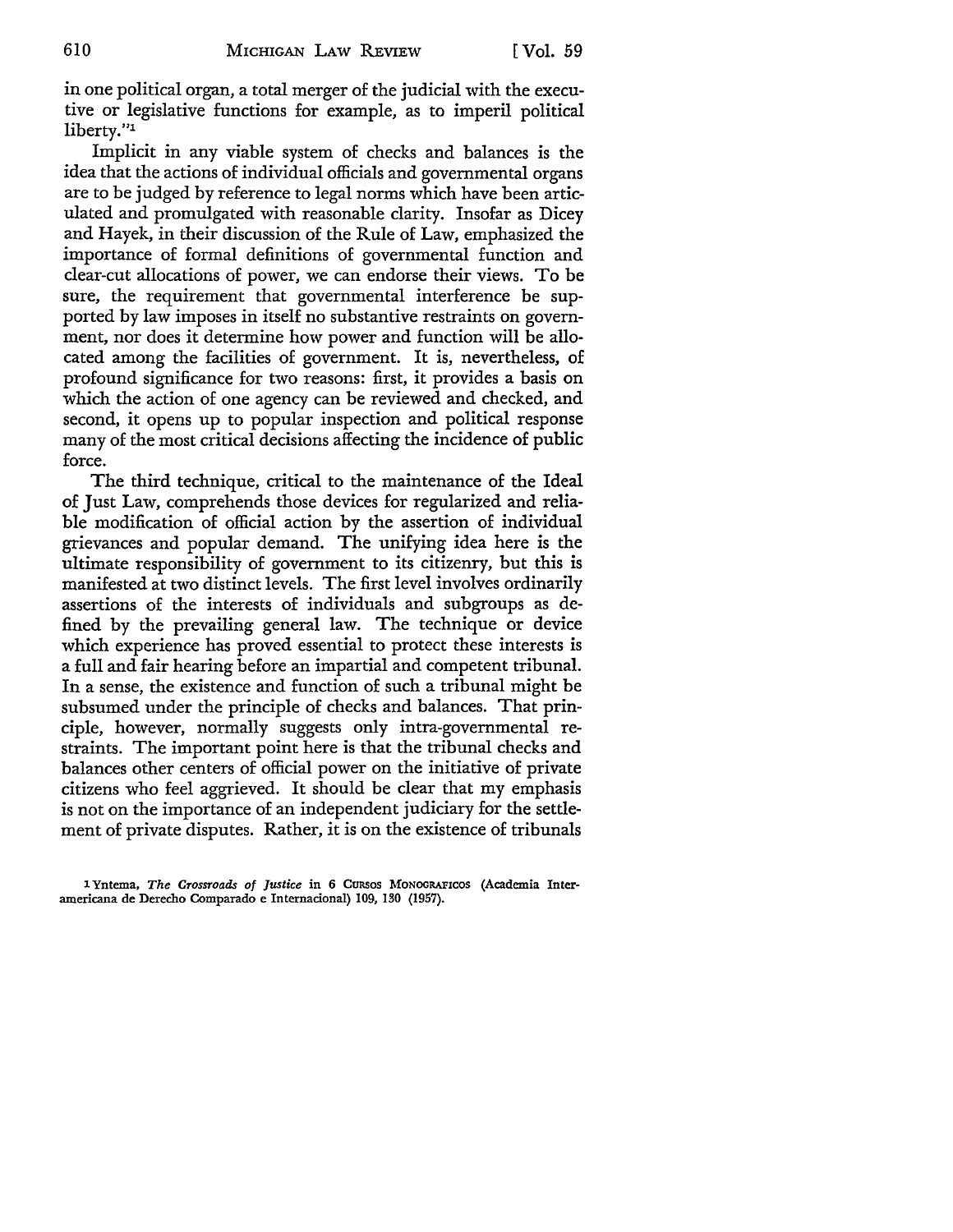to review official action. Such tribunals may be the ordinary courts extolled by Dicey, but they may just as appropriately be specialized administrative courts like the Conseil d'Etat in France.

The second, but by no means lower level of governmental responsibility to its citizenry, involves those orderly and conventionalized processes by which officials are replaced and laws changed to reflect changing patterns of social interests, values, and needs. It is not exaggeration to assert that the Ideal of Just Law cannot be maintained over extended periods if governmental response to changes in the dominant values and interests of the community either depends on paternalistic voluntarism, or can be secured only by violent revolution in the face of the enormous power advantages of the modern state.

So far I have spoken only of devices or processes available for making government responsive to the people. It remains tragically true that these devices lose their significance and may ultimately disappear or be seriously distorted if they are not cherished and used by a concerned and informed citizenry. In the final analysis, the preservation of our fundamental values depends on the devotion of the people, of you and of me. No matter how balanced and ordered the formal structure of government, how competent and impartial the courts, how open and uncoerced the polling places, the Ideal of Just Law is beyond the grasp of a society that is unwilling to seek it with a full share of its creative energy and devotion.

It is evident, I am sure, that most of the discussion thus far has been negative in thrust, negative in the sense of being concerned to limit, to restrict, the exercise of official power. This negativism is characteristic of most thinking about the Rule of Law or of government under law. It is clearly revealed by Professor Harry Jones when he lauds "the healthy suspicion with which the sturdy citizen of a free society should regard officialdom and all its works."<sup>2</sup> This suspicion and the safeguards it may bring into being are important. I believe, however, they are only a part of what is needed.

An affirmative aspect of the Rule of Law or, preferably, of the Ideal of Just Law exists side-by-side with the negative aspect. Professor Henry Hart, speaking at the bicentennial celebrations of the birth of Chief Justice John Marshall, stated the thesis well. He said:

2 Jones, *The Rule of Law and the Welfare State,* 58 CoLUM. L REv. 143, 146 (1958).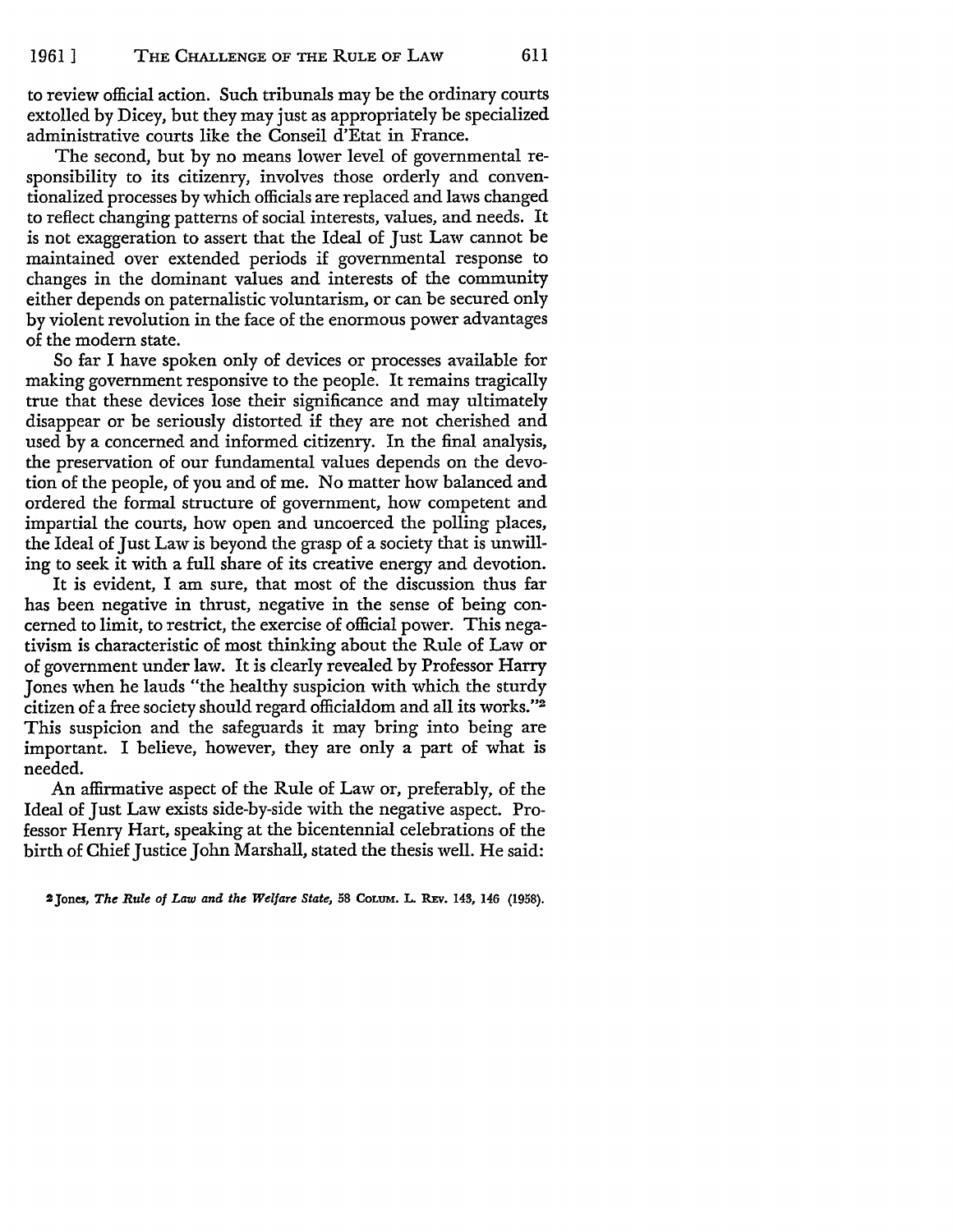"The political problem is *not* simply negative. It is a delusion to suppose, as so many people have, that if only you can prevent the *abuse* of governmental power everything else will be all right. The political problem is a problem also of eliciting from government officials, and from the members of the society generally, the affirmative, creative performances upon which the well-being of the society depends.''<sup>3</sup>

I do not mean to suggest that governmental intervention, official management, is a panacea for all our ills. I do mean to say that in our complex technological society we will encounter problems which demand for solution more vision, more resources, more discipline, and sometimes more altruism than can be expected from individuals or voluntary associations. When such problems are encountered, I do not believe we should be deterred by any of the usual scare labels from using the resources of government and the instrumentality of law as a means to social progress. The result of such use may be a Cocoa Marketing Board to provide for the orderly disposition in international commerce of Ghana's principal export commodity. It may be a Tennessee Valley Authority to facilitate the economic development of a vast region. Particularly in the less developed areas of the world, such an affirmative response of government to pressing human needs seems to provide the only hope of bringing together sufficient capital resources to remove, through economic development, the grinding heel of poverty from the majority of the world's people.

In my previous lecture, I referred briefly to the concept of the Rule of Law developing under the leadership of the International Commission of Jurists. In general, it corresponds to the ideas I have advanced. If you have not already studied them, I commend to you the Commission's Declaration of Delhi and the supporting resolutions of the study committees.4 In brief, the Rule of Law is viewed there as a complex of value acceptances and of practical institutions and procedures which "experience and tradition in the different countries of the world, often having themselves varying political structures and economic backgrounds, have shovm to be essential to protect the individual from arbitrary government and to enable him to enjoy the dignity of man.''5 It is worth noting

s HART, *Comment,* in GOVERNMENT UNDER I.Aw 139, 141 (Sutherland ed. 1956).

<sup>4</sup>Reprinted in J. Int'l Comm. Jurists, vol. 2, no. 1, pp. 7-18 (Spring-Summer 1959).

<sup>5</sup> Marsh, *Editorial, id.,* vol. 1, no. 1, p. 3, 6 (Autumn 1957).